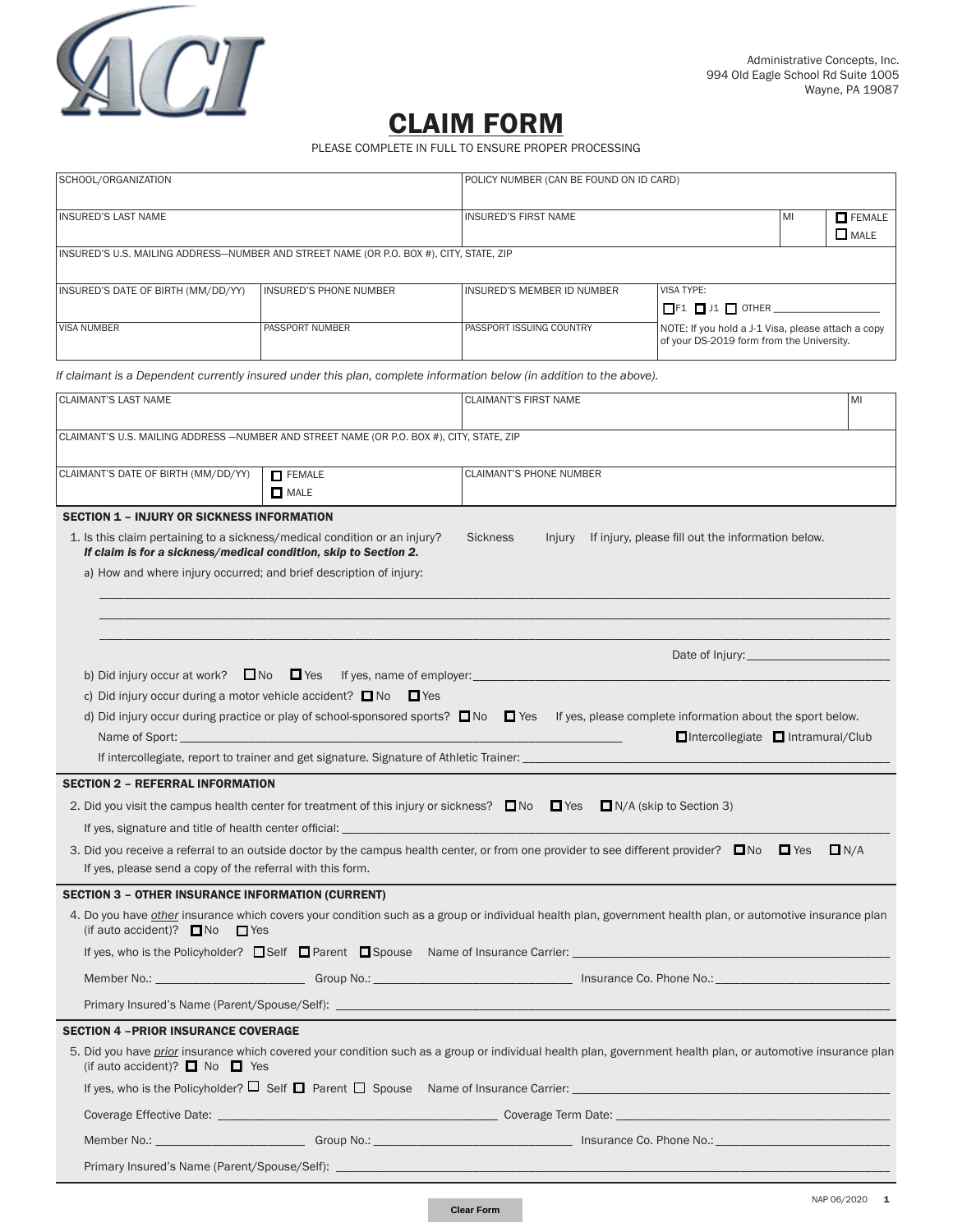### SECTION 5 – ASSIGNMENT OF BENEFITS

6. Indicate below to whom payment is to be made:

 $\Box$  Balance is owed to the provider of service. Please pay the provider as indicated on billing statement.

 $\Box$  Expenses have been paid by the patient/insured. Please reimburse the student or claimant listed above.

AUTHORIZATION TO RELEASE INFORMATION: I authorize any Health Care Provider, Insurance Company, Employer, Person or Organization to release information regarding medical, dental, mental, alcohol or drug abuse history, treatment or benefits payable, including disability or employment related information, to Relation Insurance Services, or their employees and authorized agents for the purpose of validating and determining benefits payable. A photocopy of this authorization shall be as valid as the original. I certify the above information to be true and correct.

Patient's or Authorized Representative's Signature Date Date 2014 and 2016 and 2016 and 2016 and 2016 and 2016

# If student is under age 18, must be signed by a parent, guardian, or sponsor.

## YOU CAN SUBMIT THIS COMPLETED FORM, ALONG WITH YOUR CURRENT CLASS SCHEDULE, BY MAIL OR FAX USING THE INFORMATION BELOW. ALTERNATIVELY, YOU MAY LOG INTO THE MEMBER PORTAL AT [SECURE.VISIT-ACI](https://myaccount.coverage2u.com/Student).COM TO NOTIFY US OF A CLAIM.

| Claims Mail:      | Administrative Concepts, Inc., 994 Old Eagle School Rd Suite 1005 Wayne, PA 19087 |
|-------------------|-----------------------------------------------------------------------------------|
| Fax:              | (610) 293-9299                                                                    |
| Customer Service: | (800) 476-4802                                                                    |
| Email             | claims@visit-aci.com                                                              |

## ITEMIZED BILL REQUIREMENTS

### Hospital and Medical Bills

A fully itemized billing statement is required for claims payment consideration. The itemized billing statement must include the following:

- Patient's name
- Patient's date of birth
- Provider's name
- Provider's address
- Provider's tax identification number
- Diagnosis code(s)
- Date of service
- Procedure code(s)
- Amount charged for each procedure

Note: If your billing statement does not include this information, please contact the provider and ask them to send a copy to you to include with this form. (The fully itemized billing form is also known as a HCFA 1500, CMS 1500, UB04, and CMS 1450.)

#### Prescription Drug Receipts

A fully itemized prescription drug receipt is required for claims payment consideration. The prescription drug receipt must include:

- Pharmacy name
- Rx number
- Patient's name
- Name of the medication(s)
- Prescribing physician's name
- Dosage or quantity dispensed
- NDC code number
- Date of service
- Amount charged

Note: Please do not send a cash register receipt listing only the charges. You must send the full receipt or print-out that includes all of the above.

*If you (or the medical provider) do not provide the Rx receipt as indicated above, your claim may be denied until the information is provided.*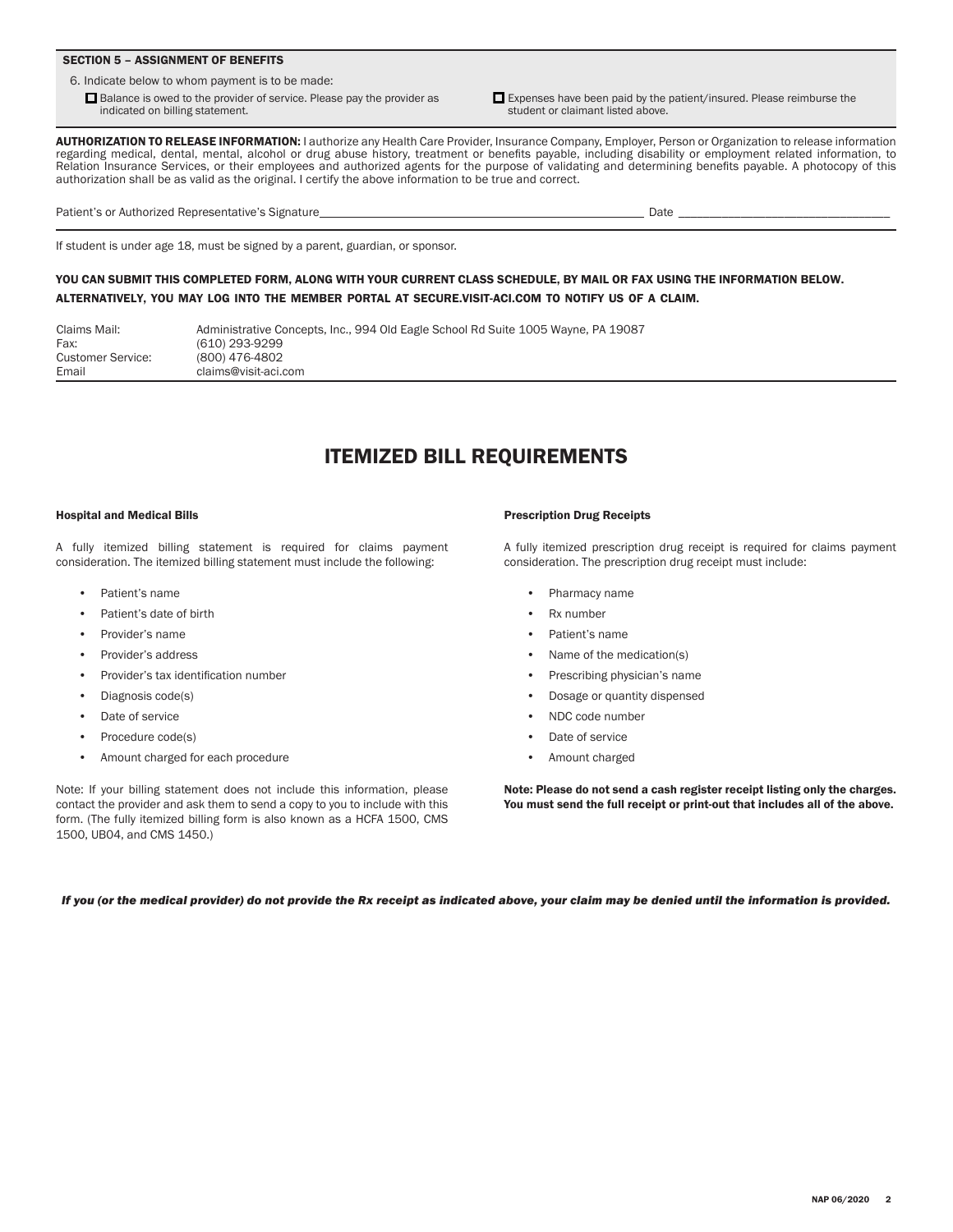## IMPORTANT NOTICE

This plan of insurance is coordinated with any health insurance you have. Submit your claim to your primary health insurance company first. When you receive an Explanation of Benefits Statement, send it along to us with our itemized bill and this completed form. Payment will be made to the providers of service (Hospital, Physician or Others), unless a paid receipt statement accompanies the bill at the time the claim is submitted.

### FRAUD STATEMENTS

The following fraud language is made part of and cannot be removed from this claim form. Please read thoroughly.

- \*\* **Alaska:** A person who knowingly and with intent to injure, defraud, or deceive an insurance company files a claim containing false, incomplete, or misleading information may be prosecuted under state law.
- \*\* **Arizona:** For your protection Arizona law requires the following statement to appear on this form. Any person who knowingly presents a false or fraudulent claim for payment of a loss is subject to criminal and civil penalties.
- \*\* Arkansas or Louisiana: Any person who knowingly presents a false or fraudulent claim for payment of a loss or benefit or knowingly presents false information in an application for insurance is guilty of a crime and may be subject to fines and confinement in prison.
- California: For your protection California law requires the following to appear on this form. Any person who knowingly presents a false or fraudulent claim for the payment of a loss is guilty of a crime and may be subject to fines and confinement in state prison.
- \*\* Colorado: It is unlawful to knowingly provide false, incomplete, or misleading facts or information to an insurance company for the purpose of defrauding or attempting to defraud the company. Penalties may include imprisonment, fines, denial of insurance and civil damages. Any insurance company or agent of an insurance company who knowingly provides false, incomplete, or misleading facts or information to a policyholder or claimant for the purpose of defrauding or attempting to defraud the policyholder or claimant with regard to a settlement or award payable from insurance proceeds shall be reported to the Colorado division of insurance within the department of regulatory agencies.
- Delaware: Any person who knowingly, and with intent to injure, defraud, or deceive any insurer, files a statement of claim containing any false, incomplete, or misleading information is guilty of a felony.
- \*\* District of Columbia: WARNING: It is a crime to provide false or misleading information to an insurer for the purpose of defrauding the insurer or any other person. Penalties include imprisonment and/ or fines. In addition, an insurer may deny insurance benefits if false information materially related to a claim was provided by the applicant.
- \*\* Florida: Any person who knowingly and with intent to injure, defraud or deceive any insurer files a statement of claim or an application containing any false, incomplete, or misleading information is guilty of a felony of the third degree.
- \*\* Idaho: Any person who knowingly, and with intent to defraud or deceive any insurance company, files a statement of claim containing any false, incomplete, or misleading information is guilty of a felony.
- \*\* Indiana: A person who knowingly and with intent to defraud an insurer, files a statement of claim containing any false, incomplete, or misleading information, commits a felony.
- \*\* Kentucky: Any person who knowingly and with intent to defraud any insurance company or other person files a statement of claim containing any materially false information or conceals, for the purpose of misleading, information concerning any fact material thereto commits a fraudulent insurance act, which is a crime.
- Maine, Tennessee or Virginia: It is a crime to knowingly provide false, incomplete or misleading information to an insurance company for the purpose of defrauding the company. Penalties include imprisonment, fines and a denial of insurance benefits.
- \*\* Minnesota: A person who files a claim with intent to defraud or helps commit a fraud against an insurer is guilty of a crime.
- \*\* New Hampshire: Any person who, with a purpose to injure, defraud, or deceive any insurance company, files a statement of claim containing any false, incomplete or misleading information is subject to prosecution and punishment for insurance fraud, as provided in RSA 638:20.
- \*\* New Jersey: Any person who knowingly files a statement of claim containing any false or misleading information is subject to criminal and civil penalties.
- \*\* New Mexico: ANY PERSON WHO KNOWINGLY PRESENTS A FALSE OR FRAUDULENT CLAIM FOR PAYMENT OF A LOSS OR BENEFIT OR KNOWINGLY PRESENTS FALSE INFORMATION IN AN APPLICATION FOR INSURANCE IS GUILTY OF A CRIME AND MAY BE SUBJECT TO CIVIL FINES AND CRIMINAL PENALTIES.
- \*\* New York: ANY PERSON WHO KNOWINGLY AND WITH INTENT TO DEFRAUD ANY INSURANCE COMPANY OR OTHER PERSON FILES AN APPLICATION FOR INSURANCE OR STATEMENT OF CLAIM CONTAINING ANY MATERIALLY FALSE INFORMATION OR CONCEALS FOR THE PURPOSE OF MISLEADING INFORMATION CONCERNING ANY FACT MATERIAL THERETO, COMMITS A FRAUDULENT INSURANCE ACT, WHICH IS A CRIME AND SHALL ALSO BE SUBJECT TO A CIVIL PENALTY NOT TO EXCEED FIVE THOUSAND DOLLARS AND THE STATED VALUE OF THE CLAIM FOR EACH SUCH VIOLATION. (PURSUANT TO 11 NYC RR86)
- Ohio: Any person who, with intent to defraud or knowing that he is facilitating a fraud against an insurer, submits an application or files a claim containing a false or deceptive statement is guilty of insurance fraud.
- Oklahoma: WARNING: Any person who knowingly, and with intent to injure, defraud or deceive any insurer, makes any claim for the proceeds of an insurance policy containing any false, incomplete, or misleading information is guilty of a felony.
- Pennsylvania: Any person who knowingly and with intent to defraud any insurance company or other person files an application for insurance or statement of claim containing any materially false information or conceals for the purpose of misleading, information concerning any fact material thereto commits a fraudulent insurance act, which is a crime and subjects such person to criminal and civil penalties.
- Puerto Rico: Any person who knowingly and with the intention of *defrauding* presents false information in an insurance application, or presents, helps, or causes the presentation of a fraudulent claim for the payment of a loss or any other benefit, or presents more than one claim for the same damage or loss, shall incur a felony and, upon conviction, shall be sanctioned for each violation by a fine of not less than five thousand dollars (\$5,000) and not more than ten thousand dollars (\$10,000), or a fixed term of imprisonment for three (3) years, or both penalties. Should aggravating circumstances be present, the penalty thus established may be increased to a maximum of five (5) years, if extenuating circumstances are present, it may be reduced to a minimum of two (2) years.
- \*\* Texas: Any person who knowingly presents a false or fraudulent claim for the payment of a loss is guilty of a crime and may be subject to fines and confinement in state prison.
- $**$  If you live in a state other than mentioned above, the following statement applies to you: Any person who knowingly, and with intent to injure, defraud or deceive any insurer or insurance company, files a statement of claim containing any materially false, incomplete, or misleading information or conceals any fact material thereto, may be guilty of a fraudulent act, may be prosecuted under state law and may be subject to civil and criminal penalties. In addition, any insurer or insurance company may deny benefits if false in formation materially related to a claim is provided by the claimant.